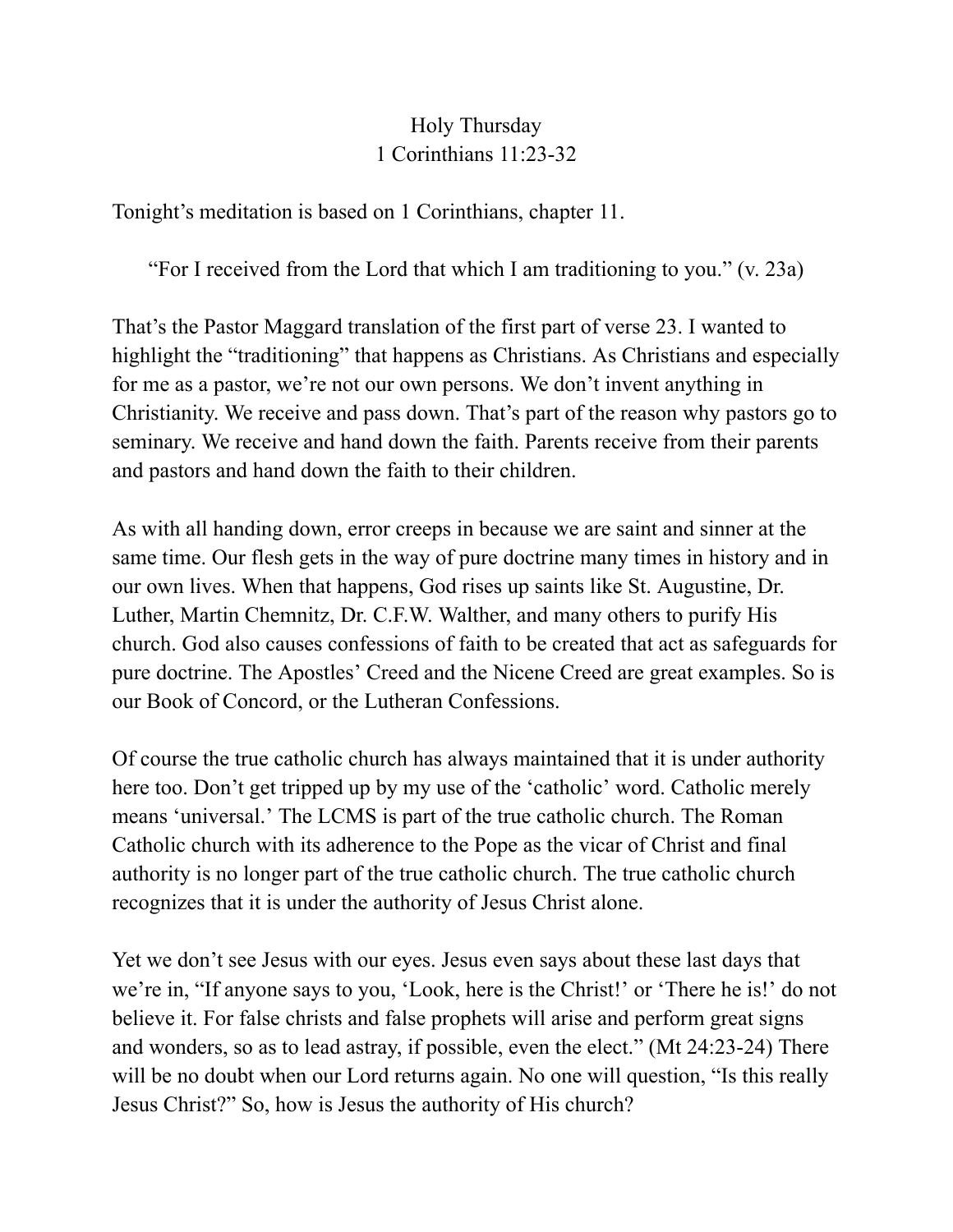As you probably guessed, Jesus' Word is His authority in His church. Of course, Jesus rules His church with His Holy Spirit as well, but we don't see the Holy Spirit with our eyes any more than we see Christ. So we depend on His Word. This naturally brings up the question, "Well, smarty pants pastor, what Word do we trust?" After all, Roman Catholics say one thing and the Eastern Orthodox says another. The confessional Lutherans say even another thing and all the Protestant churches say yet another thing. Who are we to believe? I believe this is one reason Luther translated the Bible into the common tongue so everyone could read it.

We Lutherans confess the perspicuity of Scripture. Perspicuity is merely a fancy word that means that everything you need to know about salvation and life in Christ is clear in Scripture. Oh sure, there's tough parts here and there like the book of Daniel and Revelation, but overall, the main things are straightforward and plain. We also confess that no one can understand the Scripture apart from the Holy Spirit. The wisdom of God seems foolish to man. Jesus dying for the sins of the world to save us from His own wrath makes no sense to us even though that's what the Scripture plainly says. "The natural person does not accept the things of the Spirit of God, for they are folly to him, and he is not able to understand them because they are spiritually discerned." (1 Cor 2:14) This doesn't mean they aren't simple. And all Christians have the Holy Spirit.

Why is it important to know if you have the right church? Simply because then you know you have a place where Christ is present with His gifts of grace and mercy for you. We believe that the LCMS Church is that Church. At least right now on paper. We certainly believe it about Grace. Here is how our first president in the LCMS put it:

"We confess joyfully and in steadfast certainty of faith that our beloved Church is the Church founded by Christ and His apostles more than 1,800 years ago. We make this statement because our faith, doctrine, and confession, in all of its parts, agree precisely with Scripture, the Word of Christ, and the apostles. The Lutheran church is actually not only 'a' but 'the' true visible Church of God on earth, insofar as 'true' means nothing other than 'as it should be according to the Word of God.' We neither can nor do we want to boast before other churches about our pious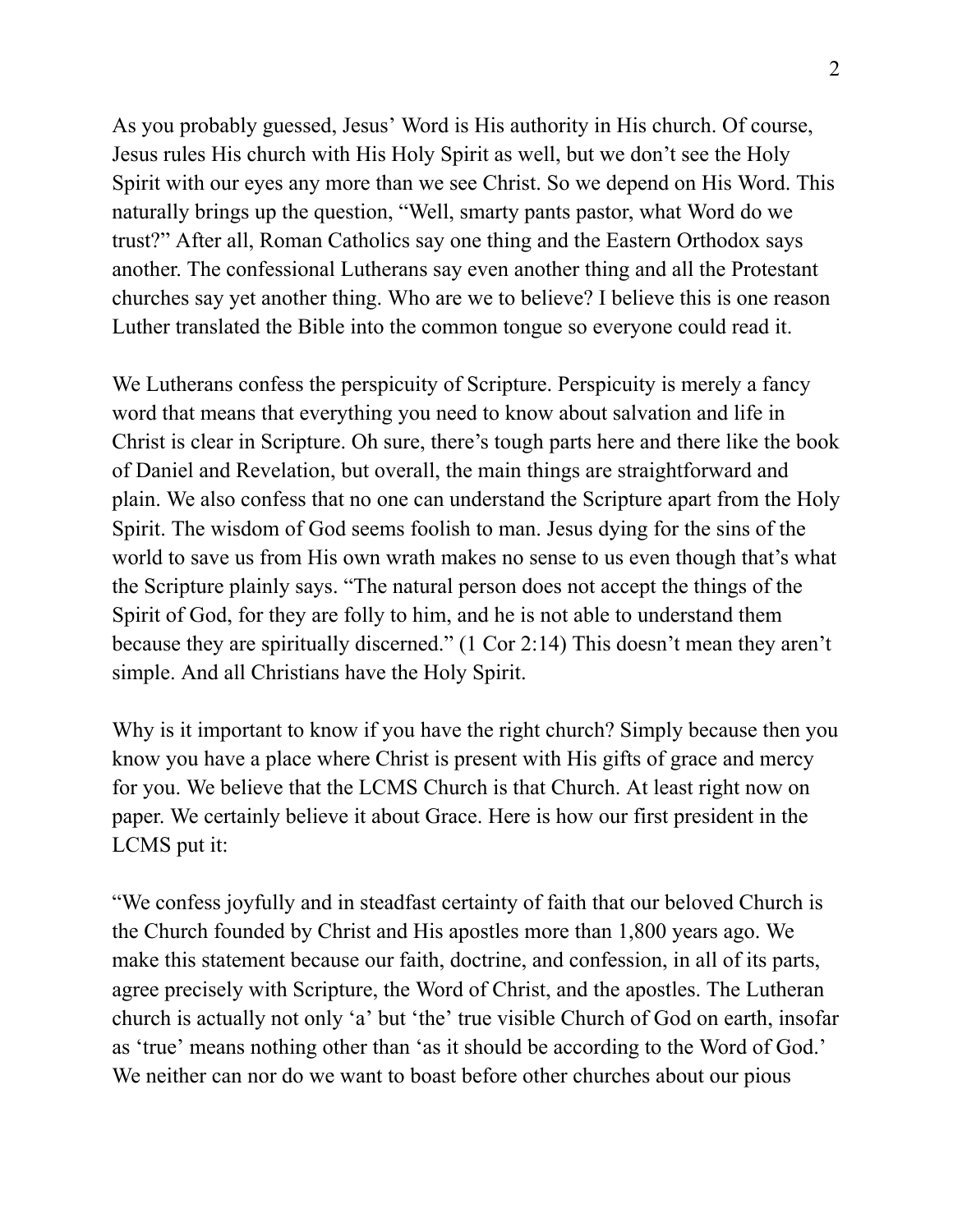behavior. But we can and must boast about the pure doctrine which, by God's grace to us poor sinners, shines among us like the clear bright light of the sun." 1

I hope you notice that Walther puts the emphasis on pure doctrine and not pure people! He understands better than most of us, that we want to act pious before both our Lord and other people and we fail again and again. Many people make the mistake of equating Christianity with a basic morality. After all, that's how every other religion in the world sells itself. I mean any Mormons you meet are the nicest people, aren't they? But they are not Christian. Christianity is all about Jesus Christ. And God the Father and God the Holy Spirit. They choose to reveal themselves to us through doctrine. Doctrine is nothing else than saying, "This is what Scripture says." If you say, "Jesus loves you," you have made a doctrinal statement. God reveals Himself to us through Doctrine. And Jesus established His New Testament Church to proclaim who God is and what God has done so that the Holy Spirit will work when and where He wills to create faith in the world.

Jesus basically gave the New Testament Church five commands.

He instituted Baptism and Catechism: " Go therefore and make disciples of all nations, baptizing them in the name of the Father and of the Son and of the Holy Spirit, teaching them to observe all that I have commanded you. And behold, I am with you always, to the end of the age." (Mt 28:19–20) Teaching and catechism are synonymous.

He instituted the Office of the Keys: " [Jesus] breathed on them and said to [the Apostles], 'Receive the Holy Spirit. If you forgive the sins of any, they are forgiven them; if you withhold forgiveness from any, it is withheld.'" (Jn 20:22–23)

He instituted the Lord's Supper: "Do this, [that is, the Lord's Supper,] in remembrance of Me." (1 Cor 11:24)

<sup>1</sup> Closed Communion: Admission to the Lord's Supper in Biblical Lutheran Perspective, CPH, 2017, Pg. 26.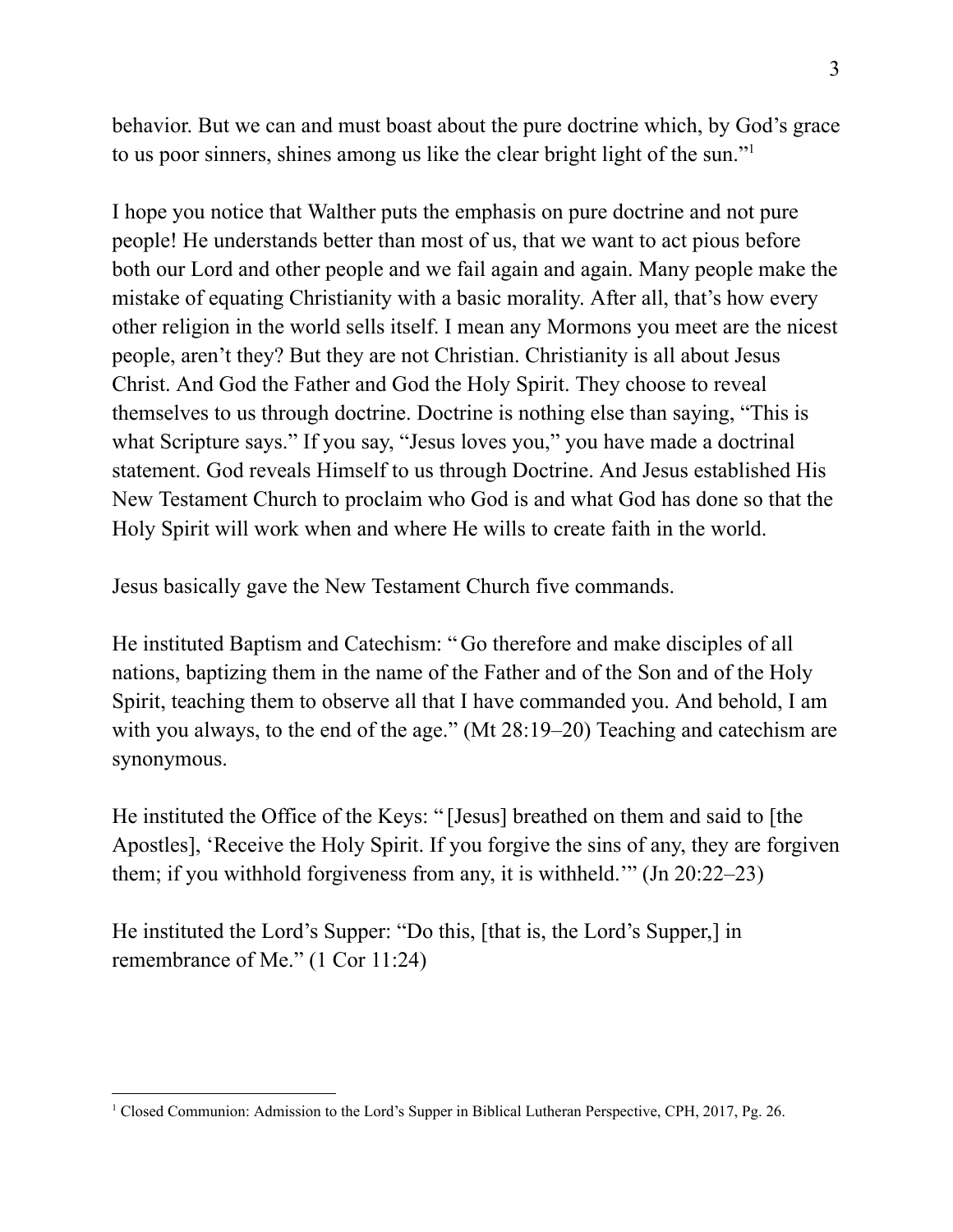He commanded us to love one another: "A new commandment I give to you, that you love one another: just as I have loved you, you also are to love one another." (Jn 13:34)

Baptism and teaching bring you into the faith. The Office of the Keys and the Lord's Supper strengthens your faith. And loving one another *results* from faith. Of these five, the one we're most joyful and thankful for on Maundy Thursday is our Lord's Supper since He instituted it on this night. Let us briefly consider what the Lord's Supper is and what benefits it gives.

The Lord's Supper is *not* the passover or seder meal. Jesus instituted His Supper during the seder meal as a new thing. The seder meal is the meal of the old covenant. The Lord's Supper is the meal of the new covenant. The seder meal points to the Lord's Supper. Christians don't gain anything by participating in a seder meal. The Church is *not* commanded to have a seder meal but we *are* commanded to have the Lord's Supper. It's the same with the sacrificial system of the Old Testament. It pointed to Jesus' sacrifice on the cross for our sins. If you have the once-and-for-all sacrifice of Jesus on the cross, you no longer need the animal sacrifices. If you have the Lord's Supper, you don't need the seder meal. We have the Lord's Supper and there's no better meal than that.

The Lord's Supper consists of the Word of God, bread, and wine. Bread is necessary because our Lord instituted His Supper with bread. And the word used in all four accounts of our Lord's mandate uses the generic word for bread. It doesn't matter if the bread is unleavened or leavened. The passover meal used unleavened bread but Jesus makes a point of using the generic word for bread. Typically, the church uses unleavened bread, but either is fine. But it has to be bread. Jesus instituted His Supper with bread so we must use bread. Wine is necessary because our Lord used wine when He mandated the Supper. It doesn't matter that grape juice wasn't available when Jesus instituted the Supper. The Church has always used wine and will continue to use wine until our Lord returns. The Word of God makes the bread and wine the body and blood of Jesus, so we must have the Word of God. That's pretty self-evident. If you have the Word of God, bread, and wine, you have the Lord's Supper. If not, you don't have the Lord's Supper.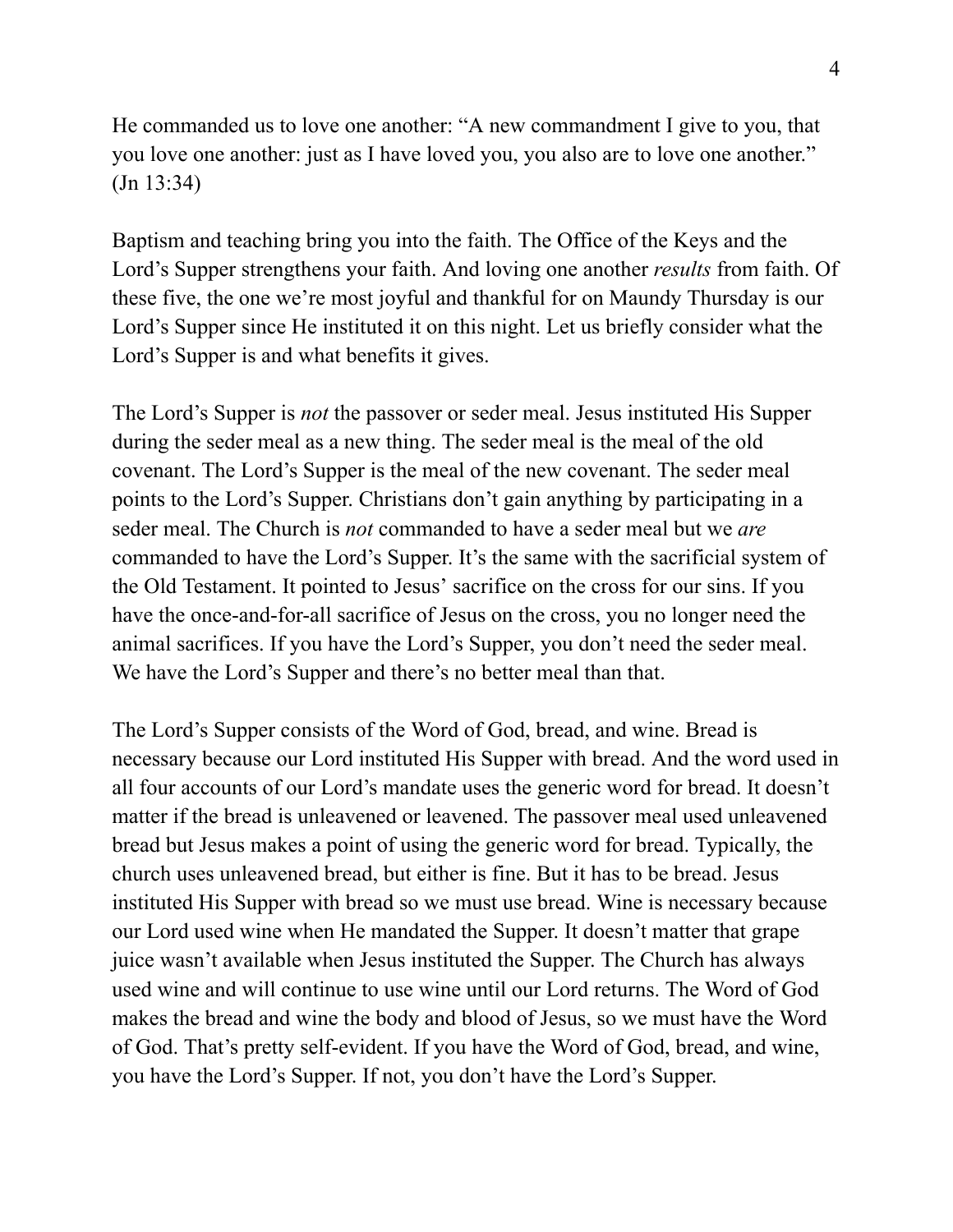The Lord's Supper is a participation in the body and blood of Christ. The body and blood of Jesus are in, with, and under the bread. When the consecrated bread and wine are placed into your mouth, the body and blood of Jesus are placed into your mouth. Everyone who receives the Lord's Supper receives the Lord's body and blood. The worthy Christian receives all the benefits of the Lord's Supper. The unworthy and unbeliever receives judgment from the Lord. Many unworthy in Corinth became ill and some even died. (1 Cor 11:29-30) I believe it's foolish if we think that no longer takes place.

The Lord's Supper is for the forgiveness of sins. Jesus says exactly this in the Matthew account of the Lord's Supper. John says "From [Jesus'] fullness we have all received, grace upon grace." (Jn 1:16) God is rich in His mercy and gives us many ways to receive forgiveness. His Supper is added to Baptism and the Absolution as another means of forgiveness. He knows our weakness. He knows we need reassurance that forgiveness is really ours. And He provides His Supper as another grace upon grace.

The Lord's Supper is for the strengthening of faith. We don't sense our Lord's body and blood in the bread and wine. You can't see or smell or touch or taste the body of Christ. You see and smell and touch and taste mere bread and wine. And cheap bread and wine, at that. When you believe that you are eating and drinking your Lord's body and blood, your faith is strengthened. On top of this, you know that Jesus is with you. With how sinful we are, it's easy to fall into the trap of wondering if Jesus is really with us. The Supper is God's amen that He is with you and for you and not against you! And how can that not strengthen your faith?

The Lord's Supper is a confession of the unity of our faith. We don't participate in the Lord's Supper with Roman Catholics or Eastern Orthodox or Baptists or Methodists or any Christian who confesses something different from the Book of Concord. We only participate in the Lord's Supper with those who joyfully and confidently confess the Book of Concord as the pure doctrine revealed in Holy Scripture. In this way, we confess to the world that we have the pure doctrine of the true visible church on earth.

Finally, the Lord's Supper is our Lord's last will and testament. The language of the Lord's Supper is the language of a will and testament. He died on the cross to